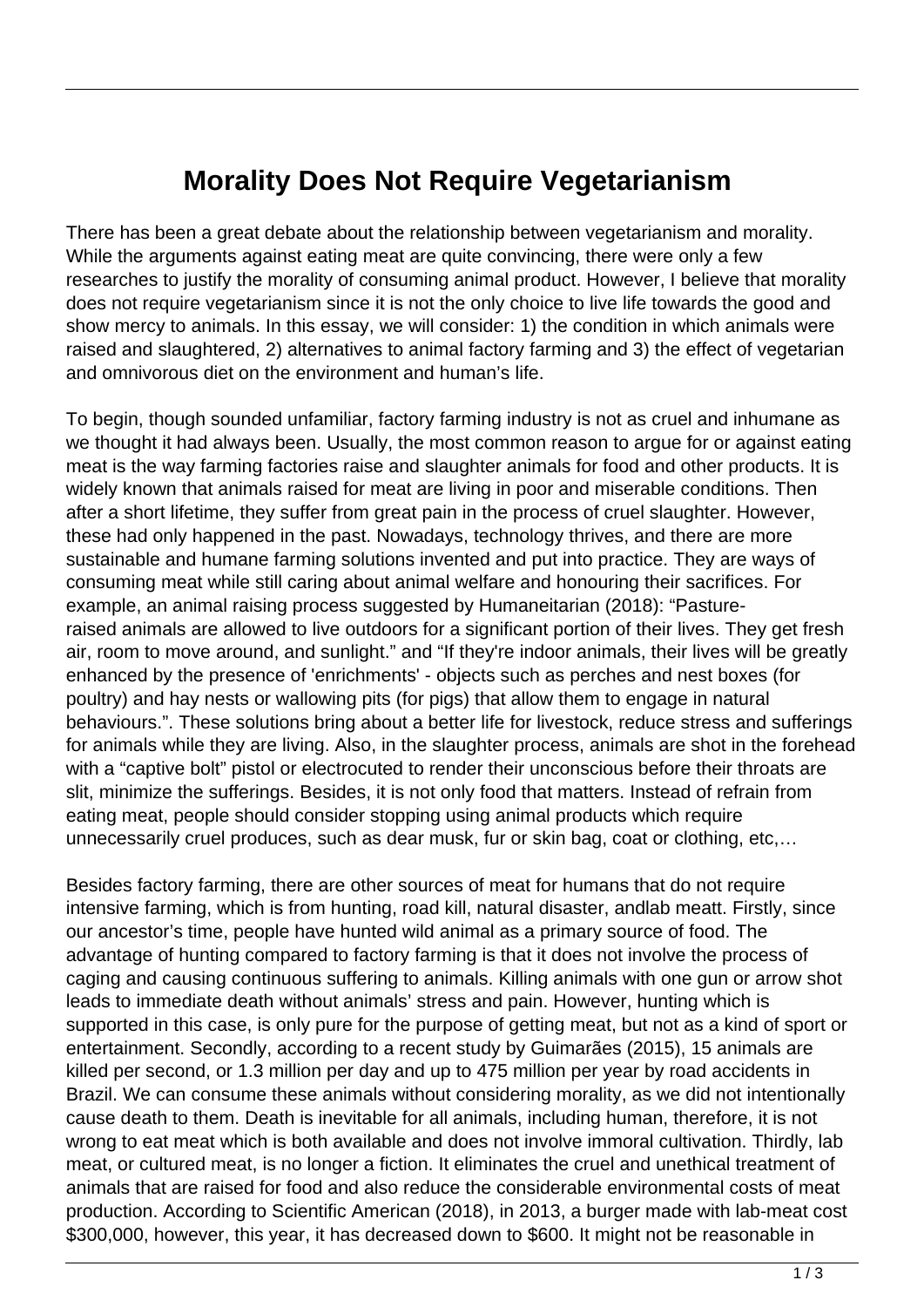daily use, but is still a promising alternative to factory farming. Besides, there are many kinds of animals, for example, oyster, does not have a central nervous system, therefore unlikely to feel any pain. We can consume these animals without concerning the ethical problems. All alternatives listed above, though can not be absolutely sustainable choices of consuming meat, still remain as potential ways of morally consuming meat. To live life towards the good, it is suggested that we should consume less meat and get them from either a humane factory or these three alternatives.

Last but not least, we will consider the impact of vegetarian and omnivorous diets on the environment and humans. Firstly, there are a lot of misunderstandings about farming factory, for example, The Böll Foundation (2014) points out that these factories contribute up to 32% of the greenhouse emissions. This is much more than the amount produced by traffic and transportation. However, this research was conducted with the wrong method of analyzing that led to misconception. According to Mottet and Steinfeld's correction, the amount of gas emission from livestock is just 1/3 compared to transportation. In contrast, it is a fact that when using more land for agriculture, more animals would be harmed or killed through this process. Loss of habitats, sprayed chemicals, and genetically modified food would result in unnecessary deaths to animals. This would be such a waste of food sources and would decrease the diversity of the ecosystem. Moreover, the proficient agriculture we have nowadays bases a lot on the contribution of livestock's manure. If farming factories no longer existed, vegetable cultivation would end up with more toxic chemicals and pesticides. Vegetarian will end up not only accidentally killing as many animals as other people but also struggling with balancing their diet. This is because vegan or vegetarian are more likely to lack nutrition if not paying enough attention to their diet. Though most kind of nutrition can be found in vegetables, nuts, etc,... they might not function or be absorbed as well as ones found in animal products. Moreover, some special nutrition can only be found in meat and animal products, like Vitamin B-12. To maintain fit and healthy, vegetarians would have to use costly but ineffective functional food. However, not everyone can afford this lifestyle in order to live morally. There are many places on Earth where people can not even have the chance to choose what to eat and have poor food supplies. Therefore, they can not be considered as immoral.

In this essay, we have look through the condition of farming factories, alternatives to intensive factory farming and the impact of vegetarian and omnivorous diets on the environment and on human. After carefully considering the evidence and researches, I believe that we can still be ethical while consuming meat or animal products. Though vegetarianism is a way to live towards the good, it is not the only and ultimate choice. As long as we take action to improve the practice of animal raising and slaughtering, control the waste of meat, appreciate the death of livestock that gives us food, and conduct a healthy diet with both animal and plant product, we can still live life towards the good.

## **Reference list:**

- 1. Anne Mottet & Henning Steinfeld (2018). Cars or livestock: Which contribute more to climate change?. Retrieved from: http://news.trust.org/
- 2. Böll Foundation (2014). Meat Atlas: Facts and Figures About the Animals We Eat, second edition. Berlin: Böll Foundation.
- 3. Humaneitarian (2018). What is humanely raised meat?. Retrieved from: https://www.humaneitarian.org/